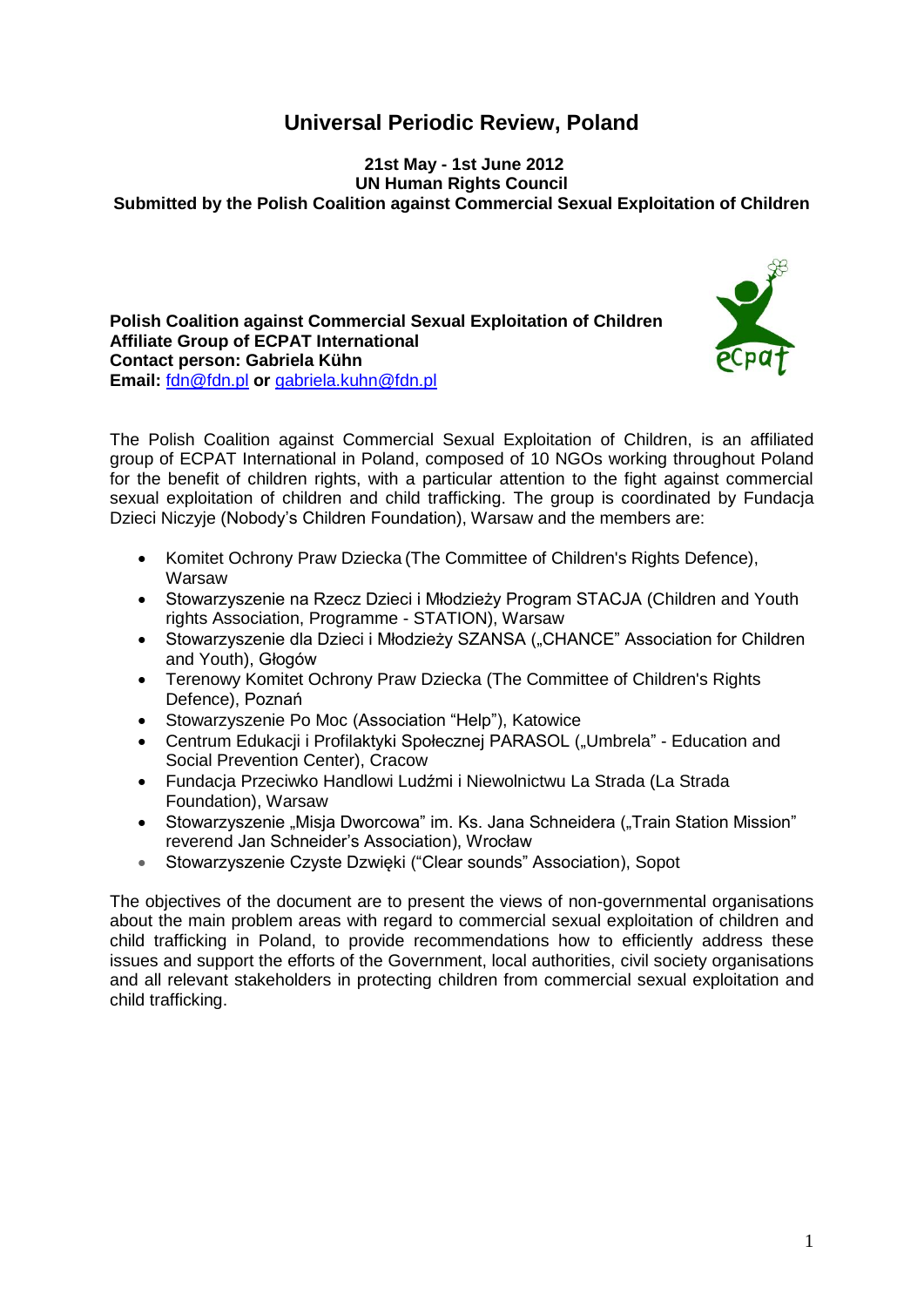## **Executive summary**

The following report focuses both on the issues of ratifying adequate international legal standards and on amending the law in accordance with those standards. Poland's process of harmonizing domestic law with international legal standards shows tendency to ratify international law and amend state law accordingly, however those actions lack coherence and comprehensiveness. Three years after signing the Lanzarote Convention, this major legal standard still has not been ratified by the government. In addition, the Optional Protocol on the sale of children, child prostitution and child pornography and the Council of Europe Convention on Action against Trafficking in Human Beings have not been fully implemented. Main concerns of reporting organizations are the lack of full, clear and coherent protection of all children against exploitation in prostitution and pornography. Also, through the implementation process of the Council of Europe Convention on Action against Trafficking in Human Beings, it appeared that Polish law still contains loopholes which affect the protection of children against sale and trafficking in human beings.

# **1. Matters regarding child prostitution and child pornography**

Poland signed the Council of Europe Convention on the Protection of Children against Sexual Exploitation and Sexual Abuse (the "Lanzarote Convention") in 2007. However, it still has not been ratified.

In 2008 and 2010 amendments to Polish penal code were introduced in accordance with the Convention. They were i.a. provisions concerning grooming, simulated pornographic images of children, and aggravating circumstance of a child's age in crime of statutory rape. In 2008 also the Act on the responsibility of collective entities for penalized offenses (DzU. 2002.197.1661) was amended to comply with newly introduced provisions of the penal code.

Even though reforms tend to express a tendency to adapt Polish law to international standards, it must be highlighted that they somewhat lack clarity and coherence. Polish law still fails to comply not only with requirements of Lanzarote Convention, still not ratified, but also those of the Optional Protocol to the Convention on the Rights of the Child on the sale of children, child prostitution and child pornography (OPSC) ratified by Poland in 2004.

One of the concerns expressed in the Concluding Observations of the Committee on the Rights of the Child on the initial report submitted by Poland under Article 12, paragraph 1 of the Optional Protocol on the sale of children, child prostitution and child pornography (October 2009)1 , is the lack of definition of child prostitution (which is also required by the Lanzarote Convention, article 19.2). Polish penal law uses either the term "prostitution" (not defined in any way within Polish law) or refers to giving or promising material or personal gains in exchange for sexual services. Along with lack of definition of prostitution Polish law lacks effective protection of children between the ages of 15 and 18 against being exploited in prostitution whenever they offer sexual services but are not convinced or brought to involve in sexual activities by the perpetrator. This legal loophole has been highlighted by the Committee on the Right of the Child in its Concluding Observations on the initial report submitted by Poland under Article 12, paragraph 1 of the Optional Protocol on the sale of children, child prostitution and child pornography (October 2009)2 Altogether the protection of children against exploitation in prostitution is inconsistent and unclear as to what kind of relations are penalized especially those involving children between 15 and 18 years of age.

Polish law also still does not include a definition of child pornography. Art. 202 of the penal code, which constitutes offences connected to child pornography, is moreover incoherent as a whole. It contains especially alarming provision of §4b which narrows the range of materials considered as illegal in comparison to definitions of pornography set by the art. 2(c) of the OPSC or art. 20 of the Lanzarote Convention. It does not criminalize

<u>.</u>

<sup>&</sup>lt;sup>1</sup> CRC/C/OPSC/POL/CO/1

<sup>2</sup> CRC/C/OPSC/POL/CO/1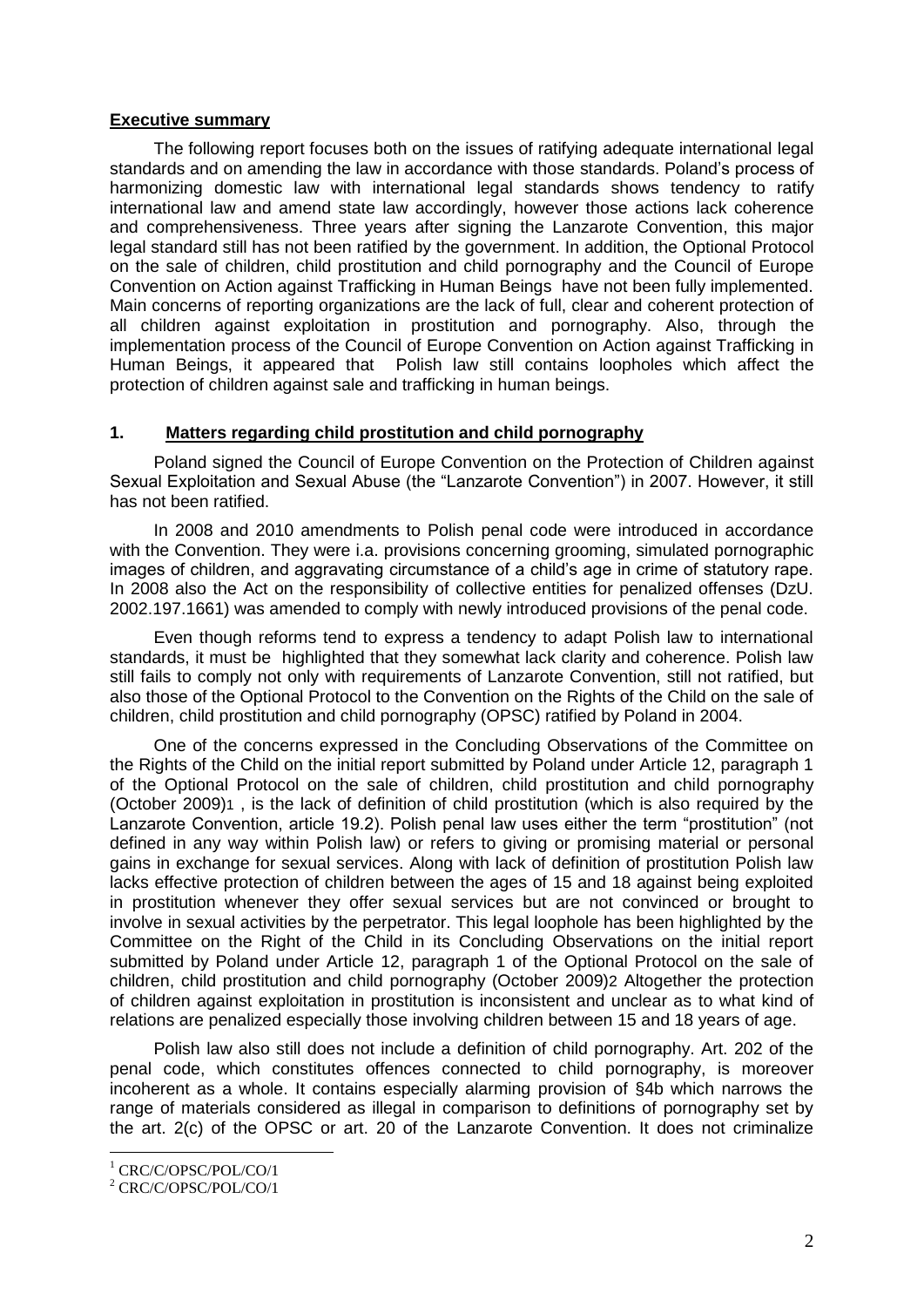material depicting child's sexual organs for primarily sexual purposes and does not clarify whether material depicting children engaged in simulated sexual activity would be considered as illegal. Provisions of art. 202 do not include erotic materials involving children, not engaged in sexual activities, which might indicate or imply that depicted children are available for sexual purposes. Furthermore, the penal code does not protect from prosecution children, who have reached the age of consent and possess pornographic images of themselves, created with their consent and intended for their personal use only. Another issue regarding the provisions of art. 202 of Polish penal code is the inconsistency of the protection of children between 15 and 18 years of age against different forms of exploitation in pornography. Producing, distributing, fixation, bringing, storing, keeping or possessing pornographic materials featuring children between 15 and 18 years of age is only punishable when it has a purpose of disseminating the materials. The construction of provisions concerning child pornography created a paradox where pornography involving a created image of a child until the age of 18 is fully punishable by art. 202  $\S$  4b, while penalization of acts connected to pornography involving an actual child – victim is narrowed whenever the pornographic materials are not intended to be disseminated or are not proven to be.

Our concern regarding all aforementioned offences is also the matter of determining the victim's age and the perpetrator's knowledge of the victim's age. Both international acts under consideration require that uncertainty about the age of the victim  $-$  e.g. of the person presented in pornographic materials – does not prevent initiation of investigation (art. 34.2 of the Lanzarote Convention, art. 8.2 of the OPSC). There are not any provisions in this matter in Polish law. However it is advisable to consider including them, as current policy does to comport with good practice standards as investigations are not pursued based on nonprofessional assessments that the child looks older than the definition of a child contained in criminal provisions. It is also necessary to clearly authorize only the court supported by experts to decide on the punishabillity of the crime whenever the age of the victim is uncertain, or the perpetrator's knowledge of the victim's age is in question.

Given aforementioned examples of lack of coherence of Polish law in the matter of child prostitution and pornography, the tendency of legislator to further amend applicable provisions is welcome. It must however be noted that the amendments already implemented in Polish law as well as those proposed, are at the same time belated and imperfect. More energy and particular precision ought to be applied in future works in this matter. Also the process of social consultations of legislation is currently very unclear. The process of passing an act depends on at least four different regulations, which are not coherent, and lack clear instructions on participation of society in the process. As a result, participation of non – governmental organizations is often ineffective as proposed changes in legislation are neglected or simply lost in the process. This results in introducing deficient legislation which needs to be amended soon after passing, as it does not take into account practices and expertise of specialist non-governmental organizations.

#### **Recommendation:**

**The government of Poland should urgently ratify the Council of Europe Convention on the Protection of Children against Sexual Exploitation and Sexual Abuse.** 

**Domestic penal law should be harmonised with the standards set forth in the Council of Europe Convention once it is ratified.** 

**It is recommended that Polish legislator creates a consistent plan including detailed schedule of amendments to penal law implementing the provisions of the Lanzarote Convention (still not ratified) and the OPSC. It is essential to apply special precision formulating particular provisions to assure its compliance with aforementioned international acts and the best possible protection of the victims. The**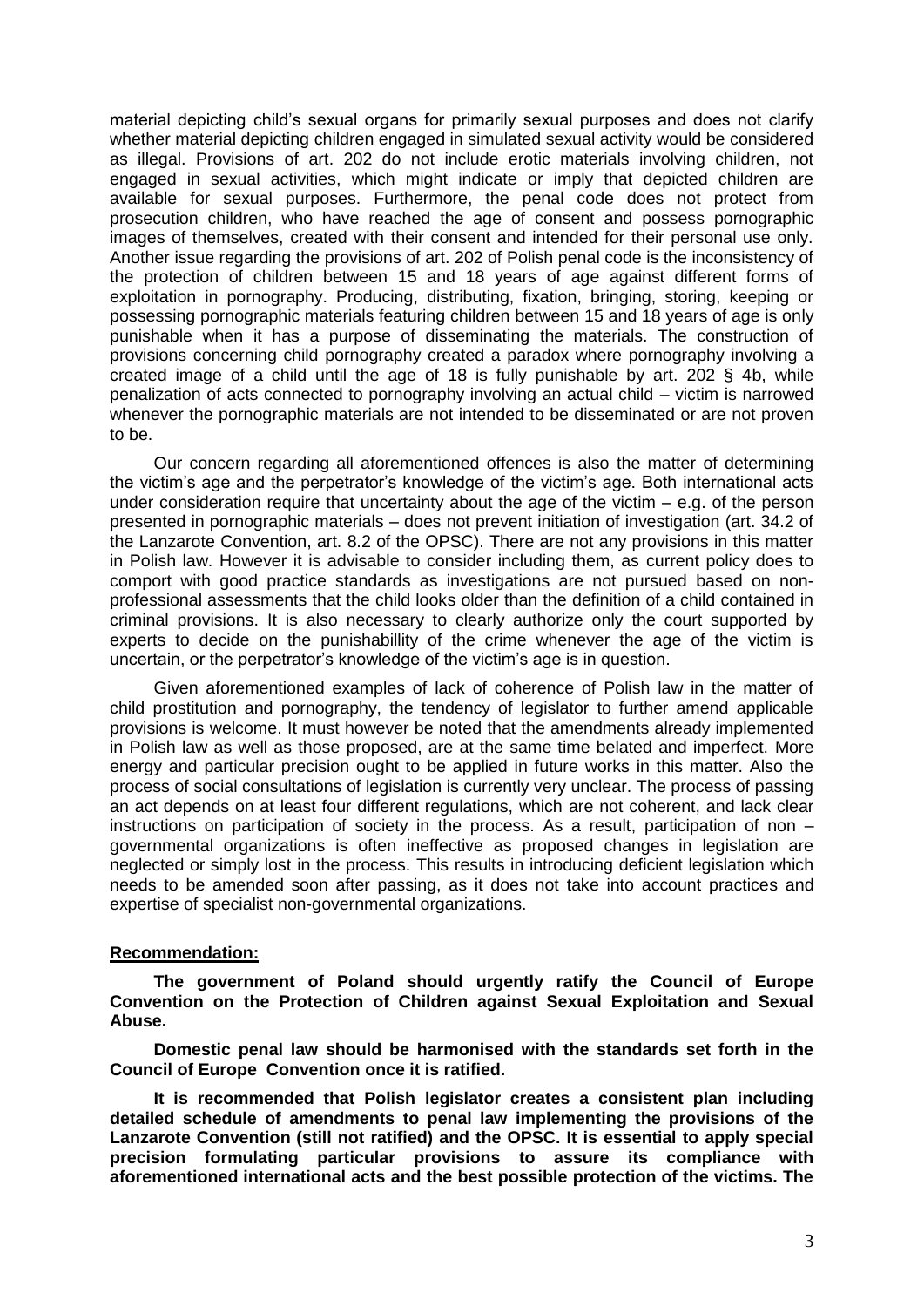**major focus should be on providing comprehensive provisions in reasonable time. To reach appropriate level of compliance it is also necessary to hold consultations with expert organizations. Efficiency of the consultations can be assured through clear and consistent procedure for giving opinions on legislative projects.**

## **2. Matters regarding trade in human beings and sale of children**

On April 25, 2008 Poland ratified the Council of Europe Convention on Action against Trafficking in Human Beings which was recommended by the CRC in 2009 Consideration of Reports submitted by state parties to the  $OPSC<sup>3</sup>$ . Following this ratification particular amendments were made to the penal code, introducing the definition of trafficking in human beings in art. 115 §22 of the penal code<sup>4</sup>, separating the crime of trafficking in human beings and illegal adoption (art. 211a of the penal code).

As aforementioned amendments were welcome in Polish penal law it must be brought to attention that the process of implementing them was conducted somewhat incompletely, thus causing particular gaps in legal system.

For over a year (from September 8, 2010 until November 14, 2011) the Act on the responsibility of collective entities for penalized offenses (DzU. 2002.197.1661) was not compatible with amended provisions of the penal code. This act provided for liability of legal persons for crimes concerning trafficking in human beings constituted previously by art. 253, of the penal code. The legislator failed to introduce changes in this act, which should have followed removal of art. 253 of the penal code and introduction of art. 189a in its place. Although appropriate amendment came into force on November  $14<sup>th</sup>$ , 2011, it must be highlighted that legal persons cannot be held liable for trafficking in human beings committed to their profit after September 8, 2010 and before November 14th, 2011.

Also Polish penal procedure was not amended to comply with new system of protection against trafficking in human beings and requirements of art. 8.1a) of the OPSC and articles 28.3 and 30 of the Convention. They require special protection of a child acting as a victim or witness. Polish law provides such special treatment – single hearing, outside courtroom proceedings, with participation of a psychologist – for victims and witnesses of offences enlisted in articles 185a and 185b of the penal proceedings code, who are younger than 15 years of age at the time of hearing. The range of crimes covered by art. 185a and 185b does not include trafficking in human beings itself, therefore there is no obligation to apply aforementioned special means. The construction of special protection of minor victims and witnesses during hearings, in opinion of involved organizations, should be revised to provide full protection for all children (until 18 years of age). Present provisions do not protect children over 15 years of age. They are also very general i.e. there is no particular obligation to hold such hearings in child-friendly facility. Providing the possibility of repeating the hearing on demand of the defendant not represented during the first hearing, is also cause for often unjustified decisions to hold the hearing again. This particular provision should be reconsidered to balance the defendant's right to a fair trial and the protection of a traumatized child. E.g. appointing a public attorney for otherwise not represented defendant to participate in the child's hearing could serve both purposes.

Another important gap emerges due to confusion between trafficking in human beings, subject of the Council of Europe Convention, and sale of children, subject of the OPSC $5$ . Through aforementioned amendments the crimes of trafficking in human beings and illegal adoption were strictly specified. Trafficking in human beings has been defined by a set of actions, means and purposes. The specific wording of art 211a of the penal code according to Polish doctrine specifically penalizes organized business of arranging adoptions with

1

<sup>3</sup> Concerns of CRC/C/OPSC/POL/CO/1

<sup>4</sup> CEDAW/C/POL/CO/6, A/HRC/WG.6/1/POL/2

<sup>5</sup> CRC/C/OPSC/POL/CO/1